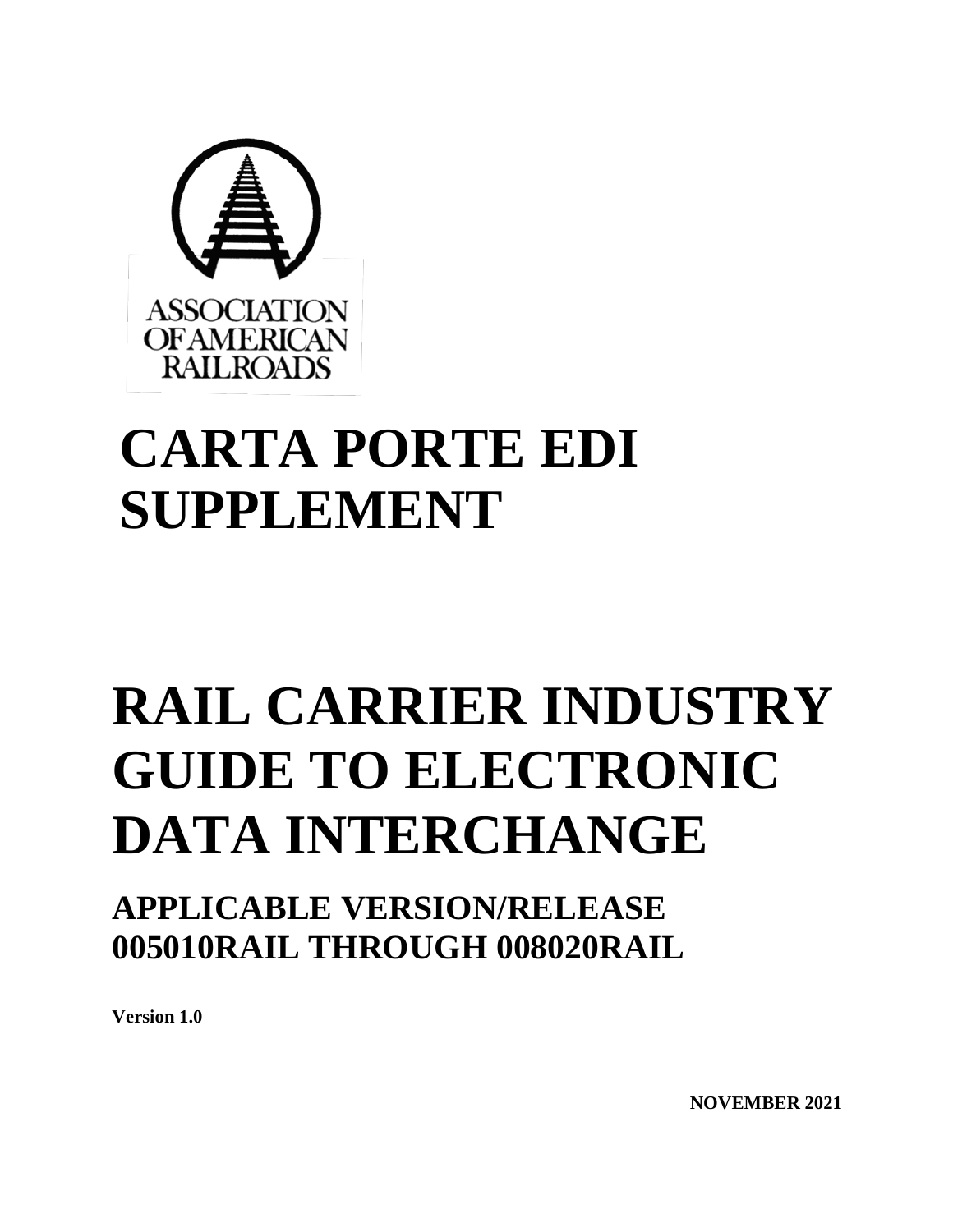# **Table of Contents**

| Changes to the Rail Carrier Shipment Information/Bill of Lading (EDI404) 4 |  |
|----------------------------------------------------------------------------|--|
|                                                                            |  |
|                                                                            |  |
|                                                                            |  |
|                                                                            |  |
|                                                                            |  |
|                                                                            |  |
|                                                                            |  |
|                                                                            |  |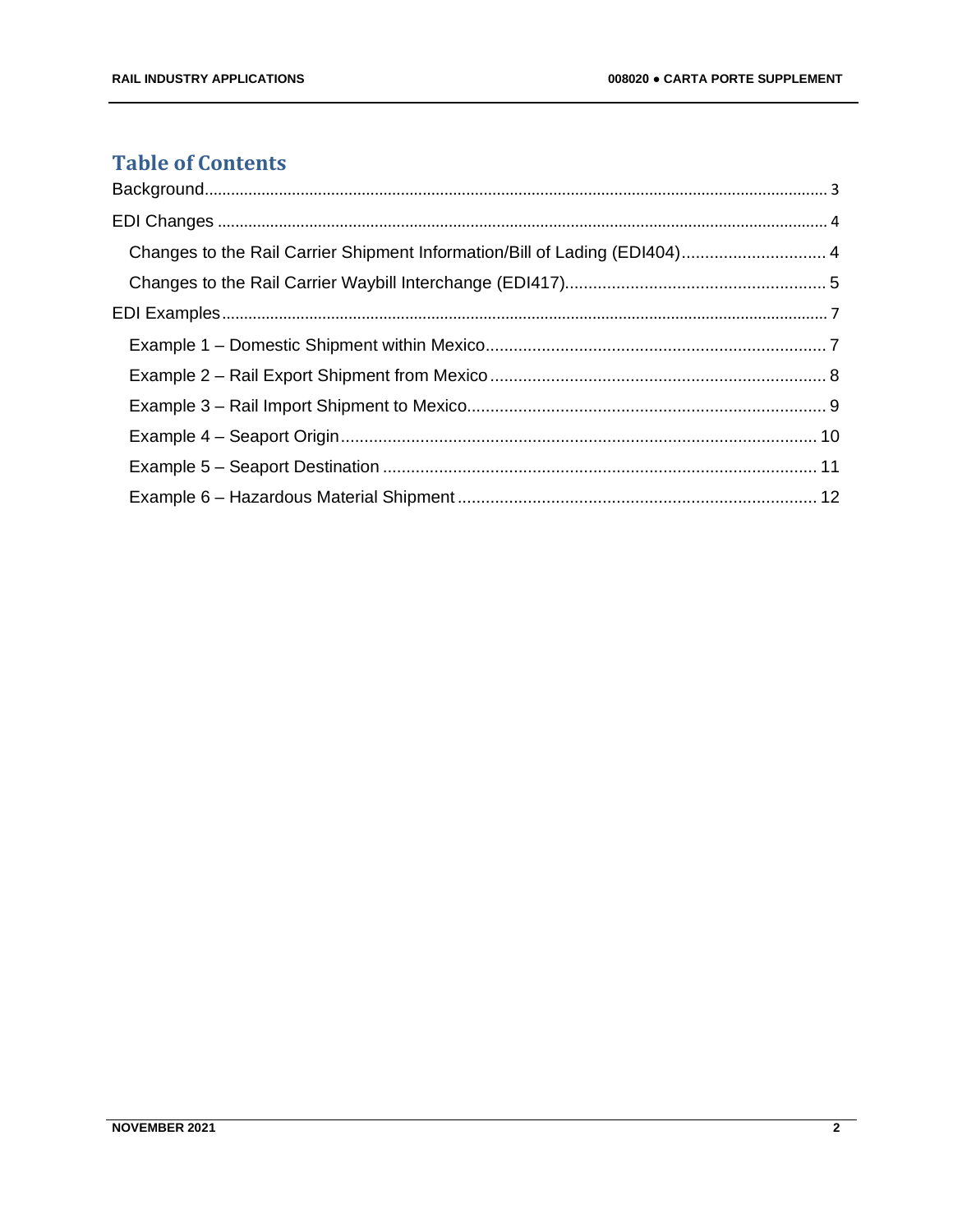# <span id="page-2-0"></span>**Background**

The changes detailed in this document apply to the Rail Carrier Shipment Information/Bill of Lading (EDI 404) and Rail Carrier Waybill Interchange (EDI 417) and reflect enhancements to those transaction sets to support Carta Porte regulations being enacted by the Servicio de Administración Tributaria (SAT). All changes listed apply to EDI versions 5010RAIL through 8020RAIL. These changes will be incorporated into version 8030RAIL.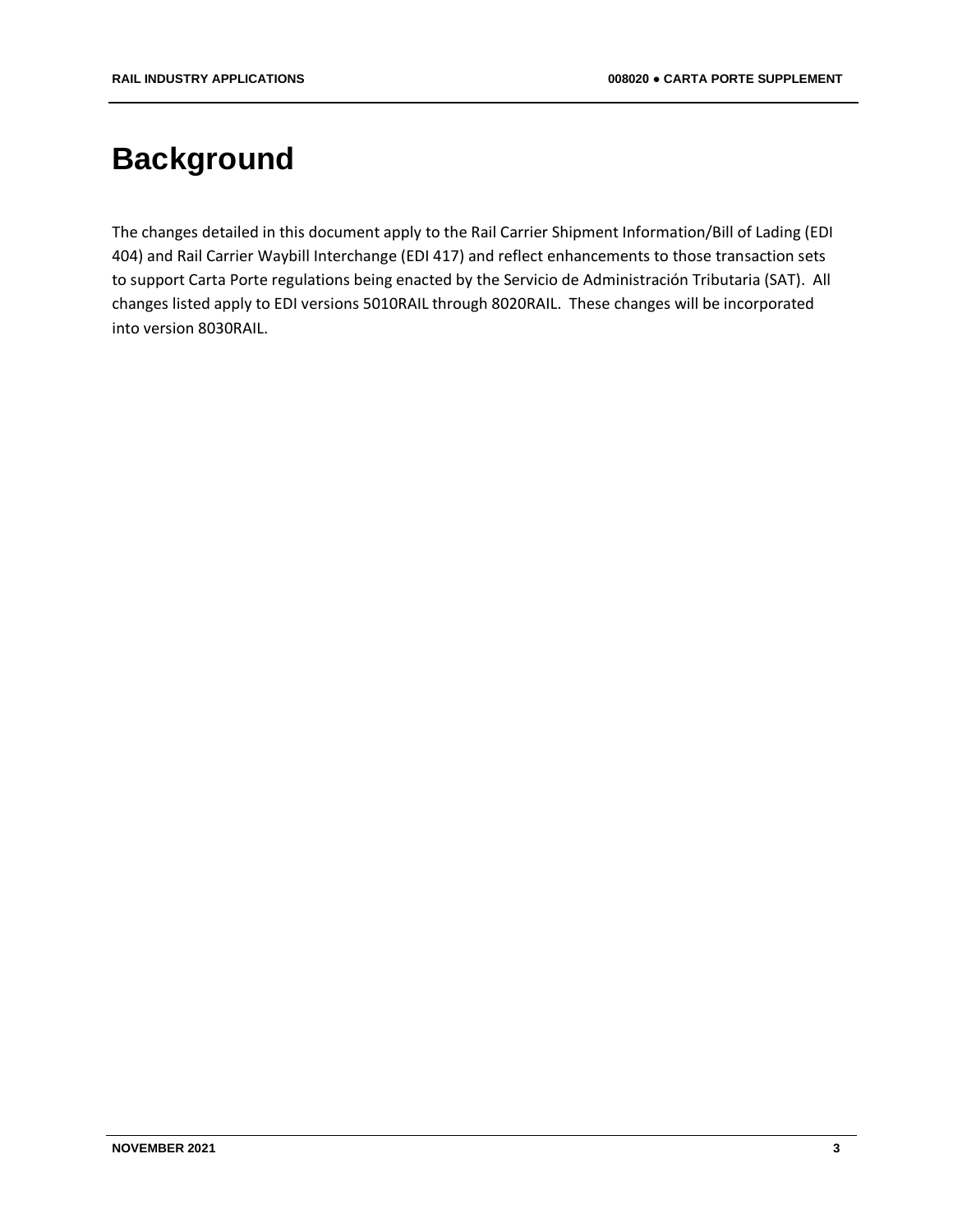# <span id="page-3-0"></span>**EDI Changes**

# <span id="page-3-1"></span>**Changes to the Rail Carrier Shipment Information/Bill of Lading (EDI404)**

#### **N9 Segment at Position 060**

- N901: Add 'UUI' Universal Unique Identifier (UUID) qualifier
	- o Add greynote which states "*Required on all loaded shipments with a rail origin within Mexico to a destination outside of Mexico. Also required on revenue empty shipments with a rail origin within Mexico to a destination outside of Mexico and shipped under an 'A1' Pedimento type. When used the maximum allowed length of the N902 increases to 50 characters.*"

#### **N7 Segment at Position 100**

• Add segment greynote which states "*For all loaded or revenue empty shipments with an origin or destination within Mexico at least one occurrence of the REF with qualifier of 'UNC' at position 176 and N10 at position 178 is required for each piece of equipment in the shipment*"

#### **REF Segment within N7/REF Loop at Position 176**

- REF01: Add 'UNC' United Nations Standard Products and Service Code (UNSPSC) qualifier
	- o Add greynote which states "*Required on all loaded and revenue empty shipments with an origin or destination within Mexico. Also required on all residue last-contained hazardous with an origin or destination within Mexico.*"

#### **N9 Segment within N7/REF Loop at Position 177**

- N901: Add 'MHC' Mexico Servicio de Administración Tributaria (SAT) Hazardous Code qualifier
	- o Add greynote which states "*Required on all hazardous loaded and residue last-contained shipments with an origin or destination within Mexico. When used, REF01 must equal 'UNC'.*"
	- o Add greynote which states "*Used to convey UN/NA Identification Code of the hazardous substance. The prefix of 'UN' or 'NA' must be included with the numeric identification code.*"
- N901: Add 'MTC' Mexico Tariff Rate Code (Fracción Arancelaria) qualifier
	- o Add greynote which states "*Required on all international loaded and revenue empty moves into or out of Mexico, including those processed through ocean ports. Also required on all international residue last-contained hazardous moves into or out of Mexico, including those processed through ocean ports. When used, REF01 must equal 'UNC'*."

#### **N10 Segment within N7/REF Loop at Position 178**

- N10 Segment: Add segment greynote which states "*At least one instance of this segment is required when REF01 is equal to 'UNC'. Additional instances are required when package type (N1010) changes.*"
- N1001: Add element greynotes to N1001 which state "*Required when REF01 is equal to 'UNC'*"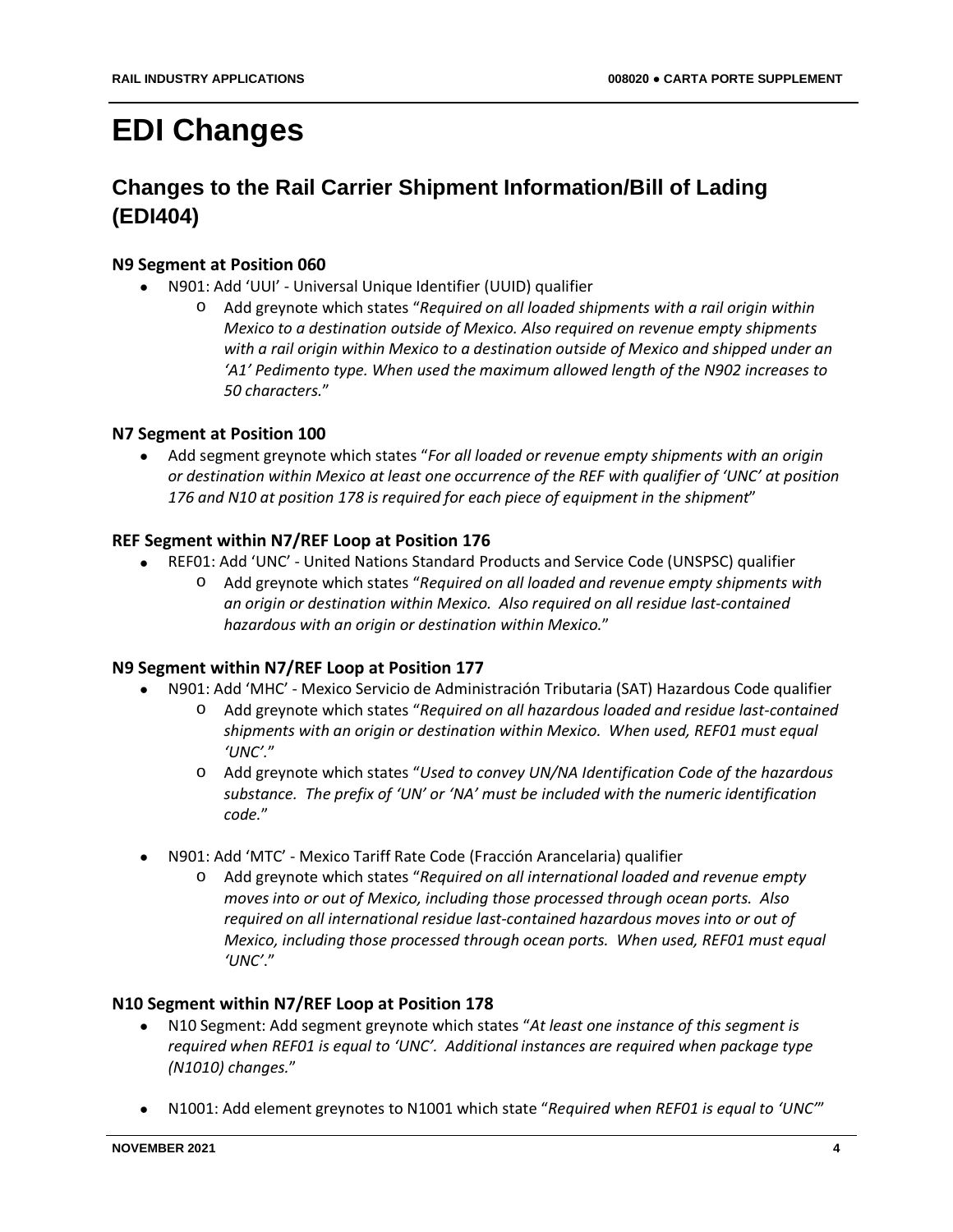- N1002: N1002 is required when the REF01 is equal to 'UNC' and represents the description of the United Nations Standard Products and Service Code (UNSPSC).
- N1007: Add element greynotes to N1007 which state "*Required on loaded shipments when REF is equal to 'UNC'*"
- N1008: Add element greynotes to N1008 which state "*Required on loaded shipments when REF is equal to 'UNC'*"
- N1010: Add element greynotes to N1010 which state "*Required when REF01 is equal to 'UNC'*"
- N1011: Add new element greynote to N1011 which states "*Required when REF01 is equal to 'UNC' and the ultimate origin country is outside North America. When used for this purpose it must contain the ISO-3166 Alpha-3 country code identification."*
- N1012: Add element greynote to N1012 which states "*Required when REF01 is equal to 'UNC' and the ultimate destination country is outside North America. When used for this purpose it must contain the ISO-3166 Alpha-3 country code identification.*"

# <span id="page-4-0"></span>**Changes to the Rail Carrier Waybill Interchange (EDI417)**

#### **N9 Segment at Position 050**

- N901: Add 'UUI' Universal Unique Identifier (UUID) qualifier
	- o Add greynote which states "*Required on all loaded shipments with a rail origin within Mexico to a destination outside of Mexico. Also required on revenue empty shipments with a rail origin within Mexico to a destination outside of Mexico and shipped under an 'A1' Pedimento type. When used the maximum allowed length of the N902 increases to 50 characters.*"

#### **N7 Segment at Position 080**

• Add segment greynote which states "*For all loaded or revenue empty shipments with an origin or destination within Mexico at least one occurrence of the REF with qualifier of 'UNC' at position 166 and N10 at position 168 is required for each piece of equipment in the shipment*"

#### **REF Segment within N7/REF Loop at Position 166**

- REF01: Add 'UNC' United Nations Standard Products and Service Code (UNSPSC) qualifier
	- o Add greynote which states "*Required on all loaded and revenue empty shipments with an origin or destination within Mexico. Also required on all residue last-contained hazardous with an origin or destination within Mexico.*"

#### **N9 Segment within N7/REF Loop at Position 167**

- N901: Add 'MHC' Mexico Servicio de Administración Tributaria (SAT) Hazardous Code qualifier
	- o Add greynote which states "*Required on all hazardous loaded and residue last-contained shipments with an origin or destination within Mexico. When used, REF01 must equal 'UNC'.*"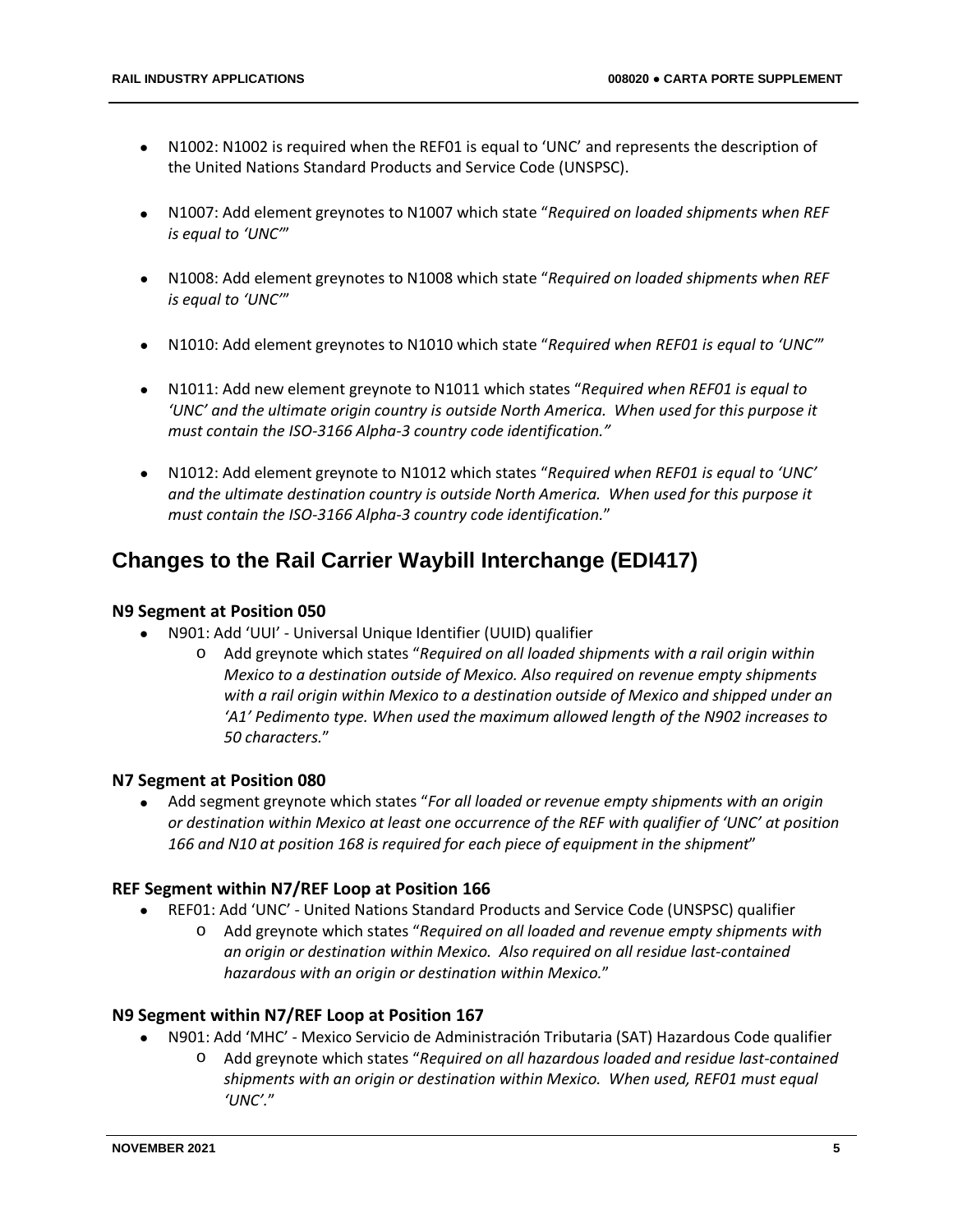- o Add greynote which states "*Used to convey UN/NA Identification Code of the hazardous substance. The prefix of 'UN' or 'NA' must be included with the numeric identification code.*"
- N901: Add 'MTC' Mexico Tariff Rate Code (Fracción Arancelaria) qualifier
	- o Add greynote which states "*Required on all international loaded and revenue empty moves into or out of Mexico, including those processed through ocean ports. Also required on all international residue last-contained hazardous moves into or out of Mexico, including those processed through ocean ports. When used, REF01 must equal 'UNC'*."

#### **N10 Segment within N7/REF Loop at Position 168**

- N10 Segment: Add segment greynote which states "*At least one instance of this segment is required when REF01 is equal to 'UNC'. Additional instances are required when package type (N1010) changes.*"
- N1001: Add element greynotes to N1001 which state "*Required when REF01 is equal to 'UNC'*"
- N1002: N1002 is required when the REF01 is equal to 'UNC' and represents the description of the United Nations Standard Products and Service Code (UNSPSC).
- N1007: Add element greynotes to N1007 which state "*Required on loaded shipments when REF is equal to 'UNC'*"
- N1008: Add element greynotes to N1008 which state "*Required on loaded shipments when REF is equal to 'UNC'*"
- N1010: Add element greynotes to N1010 which state "*Required when REF01 is equal to 'UNC'*"
- N1011: Add new element greynote to N1011 which states "*Required when REF01 is equal to 'UNC' and the ultimate origin country is outside North America. When used for this purpose it must contain the ISO-3166 Alpha-3 country code identification."*
- N1012: Add element greynote to N1012 which states "*Required when REF01 is equal to 'UNC' and the ultimate destination country is outside North America. When used for this purpose it must contain the ISO-3166 Alpha-3 country code identification.*"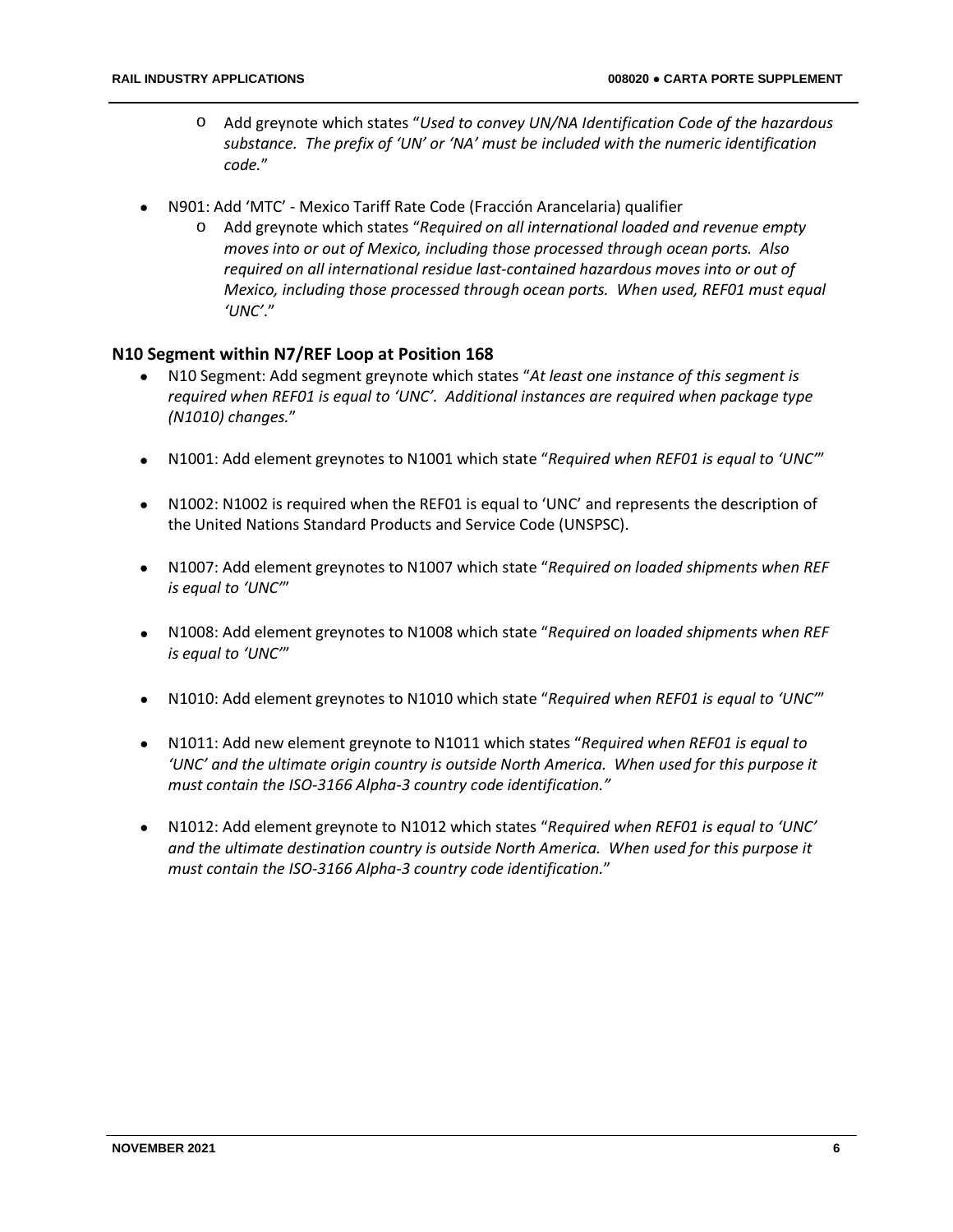# <span id="page-6-0"></span>**EDI Examples**

In the following examples, new data present in support of Carta Porte regulations have been **bolded**.

# <span id="page-6-1"></span>**Example 1 – Domestic Shipment within Mexico**

```
ST*404*9945
BX*04*R*PP**KCSM*K*B
BNX*N**S
M3*R*20211109*0937
N9*BM*BILL OF LADING NO
N7*KCSU*123456*12500*N*******CN****2000
M7*SEAL NO
REF*UNC*METALS UNSPSC CODE 
N10*20*METALS UNSPSC COMMODITY DESCRIPTION*****K*12500**PLT
F9**PANTACO*DF
D9**SALINAS VICTORIA*NL
…
LX*1
L5*1*METALS:(NOS)*4611110*T
L0*1***12500*N******K
SE*38*9945
```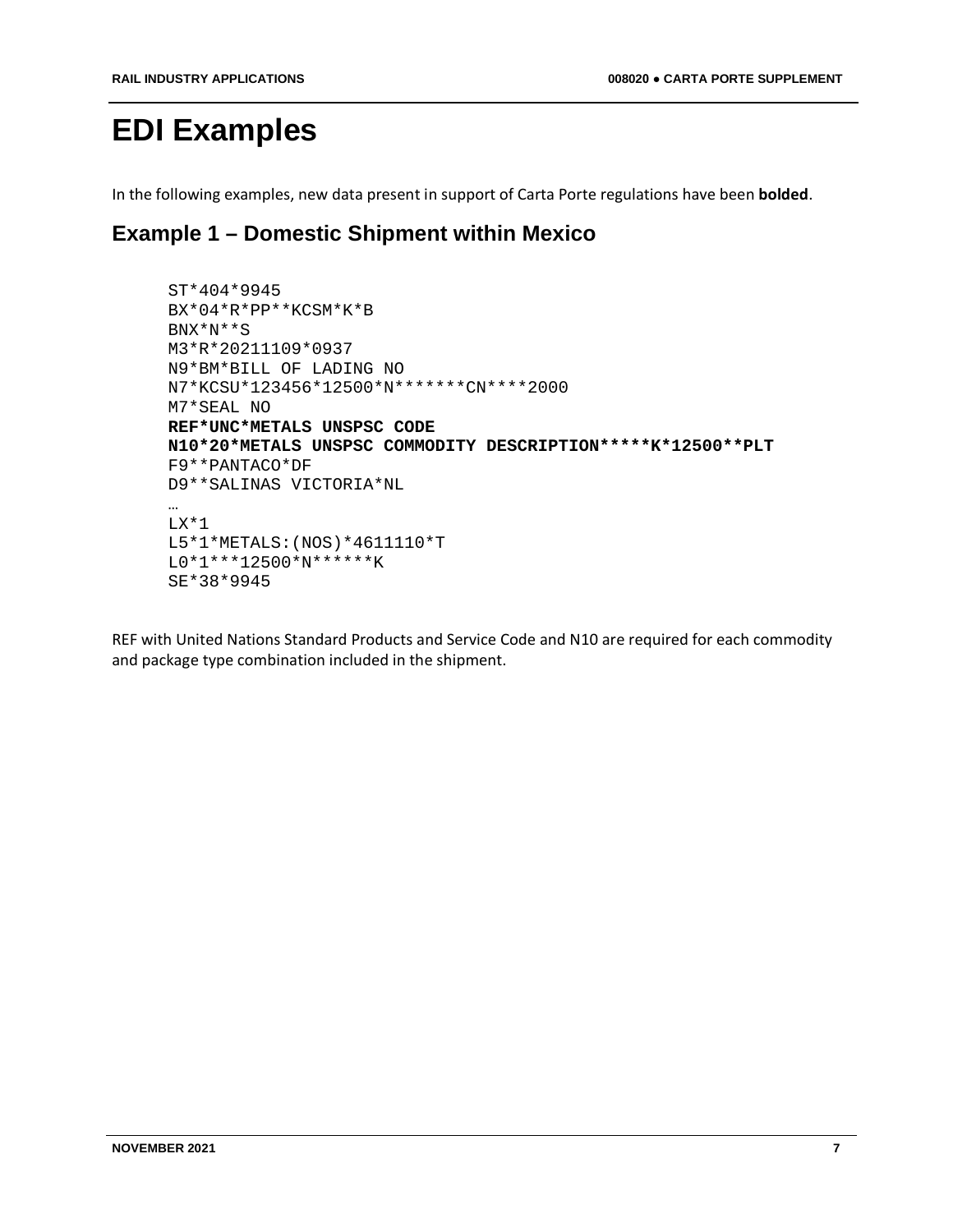## <span id="page-7-0"></span>**Example 2 – Rail Export Shipment from Mexico**

```
ST*404*0001
BX*00*X*PP***L*B
BNX*A**S
M3*R*20211109*1006*CT
N9*BM*BILL OF LADING NO**20211109*1006*CT
N9*UUI*INTERNATIONAL TRADE CFDI UUID
N7*KCSU*123456*15433*N*******CN****5300
M7*SEAL NO
REF*UNC*APPLIANCE A UNSPSC CODE 
N9*MTC*SAT TARIFF RATE CODE
N10*100*APPLIANCE A UNSPSC COMMODITY DESCRIPTION*****L*15000**PCS
REF*UNC*APPLIANCE B UNSPSC CODE 
N9*MTC*SAT TARIFF RATE CODE
N10*4*APPLIANCE B UNSPSC COMMODITY DESCRIPTION*****L*433**PCS
F9**SALINAS VICTORIA*NL
D9**CHICAGO*IL
…
LX*1
L5*1*MISC. APPL*3634348*T
L0*1***15433*N***104*PCS
PI*CT*123456***KCSM*QT
SE*57*0001
```
N9 with Universal Unique Identifier is required for export loads and revenue empties with an 'A1' type pedimento.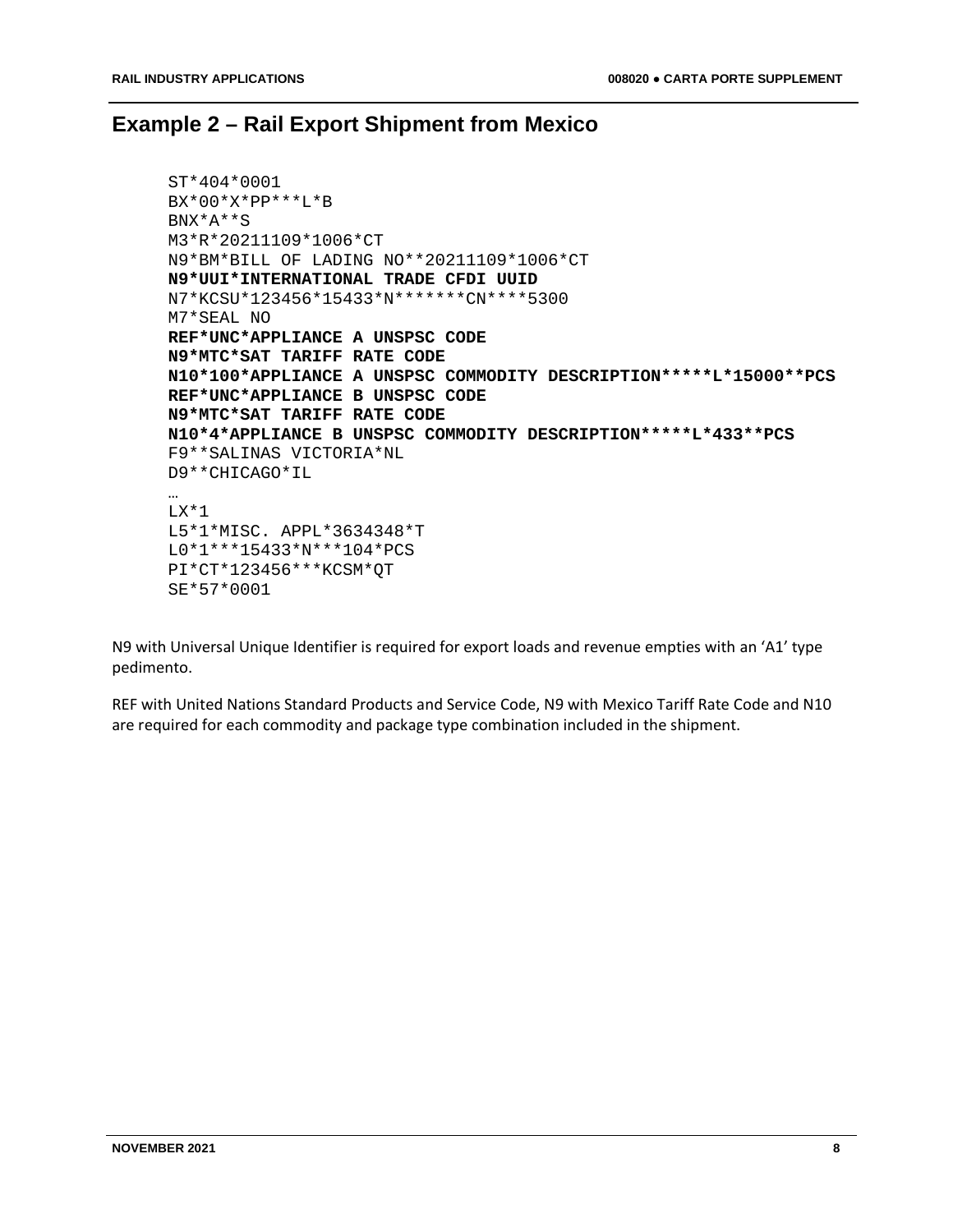# <span id="page-8-0"></span>**Example 3 – Rail Import Shipment to Mexico**

```
ST*404*368064001
BX*00*X*PP***L*B
BNX*M**S
N9*BM*BILL OF LADING NO**20211109*1122*CT
N7*KCSU*123456*7497*N*******CN****5300
M7*SEAL NO
REF*UNC*ROOFING MATERIALS UNSPSC CODE 
N9*MTC*SAT TARIFF RATE CODE
N10*26*ROOFING MATERIALS UNSPSC COMMODITY 
     DESCRIPTION*****L*7497**PLT
F9**WYLIE*TX
D9**SALINAS VICTORIA*NL
…
LX*1
L5*1*ROOFING, COMPOSITION OR PREPARED, NEC*2952190*T
L0*1***7497*N***26*PLT
PI*CT*123456***KCSM*QT
SE*60*368064001
```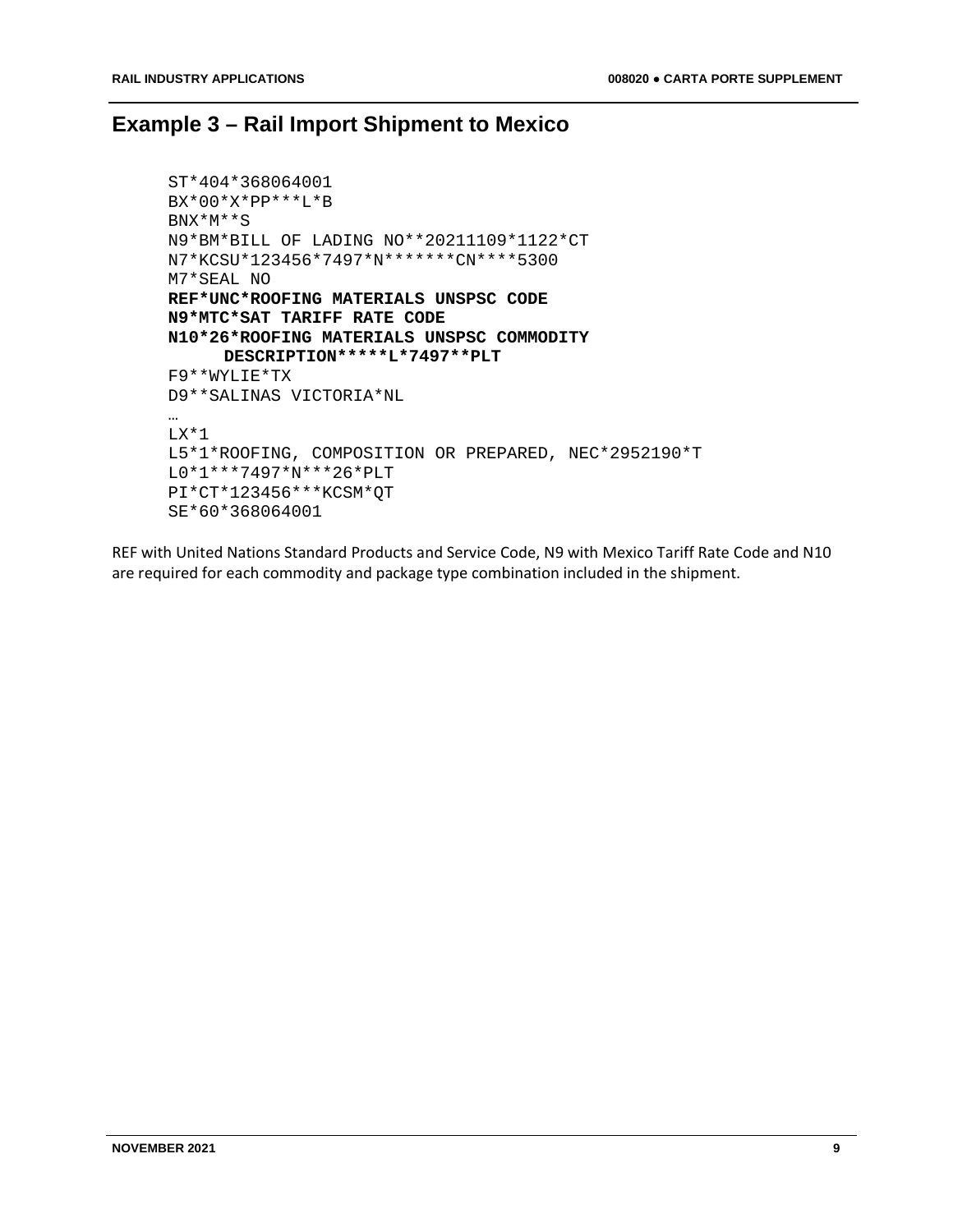### <span id="page-9-0"></span>**Example 4 – Seaport Origin**

```
ST*404*9943
BX*04*R*PP***K*B
BNX*N**S
M3*R*20211108*1152
N9*BM*BILL OF LADING NO
N9*BN*BOOKING NO
CM*123S*L*HONG KONG HK*20210927*BOOKING****VESSEL
N7*KCSU*123456*17136*N*******CN****4000**0****45000
M7*SEAL NO
REF*UNC*CONSUMER PRODUCTS A UNSPSC CODE 
N9*MTC*SAT TARIFF RATE CODE
N10*15*CONSUMER PRODUCTS A UNSPSC COMMODITY 
     DESCRIPTION*****L*7497**PLT*HKG
REF*UNC*CONSUMER PRODUCTS B UNSPSC CODE 
N9*MTC*SAT TARIFF RATE CODE
N10*20*CONSUMER PRODUCTS B UNSPSC COMMODITY 
     DESCRIPTION*****L*9680**PLT*HKG
REF*UNC*CONSUMER PRODUCTS C UNSPSC CODE 
N9*MTC*SAT TARIFF RATE CODE
N10*10*CONSUMER PRODUCTS C UNSPSC COMMODITY 
     DESCRIPTION*****L*5984**PLT*HKG
F9**APM LAZARO*MH
D9**PANTACO*DF
…
LX*1L5*1*CONSUMER PRODUCTS:(NOS)*4611110*T
L0*1***23161*N******K
SE*41*9943
```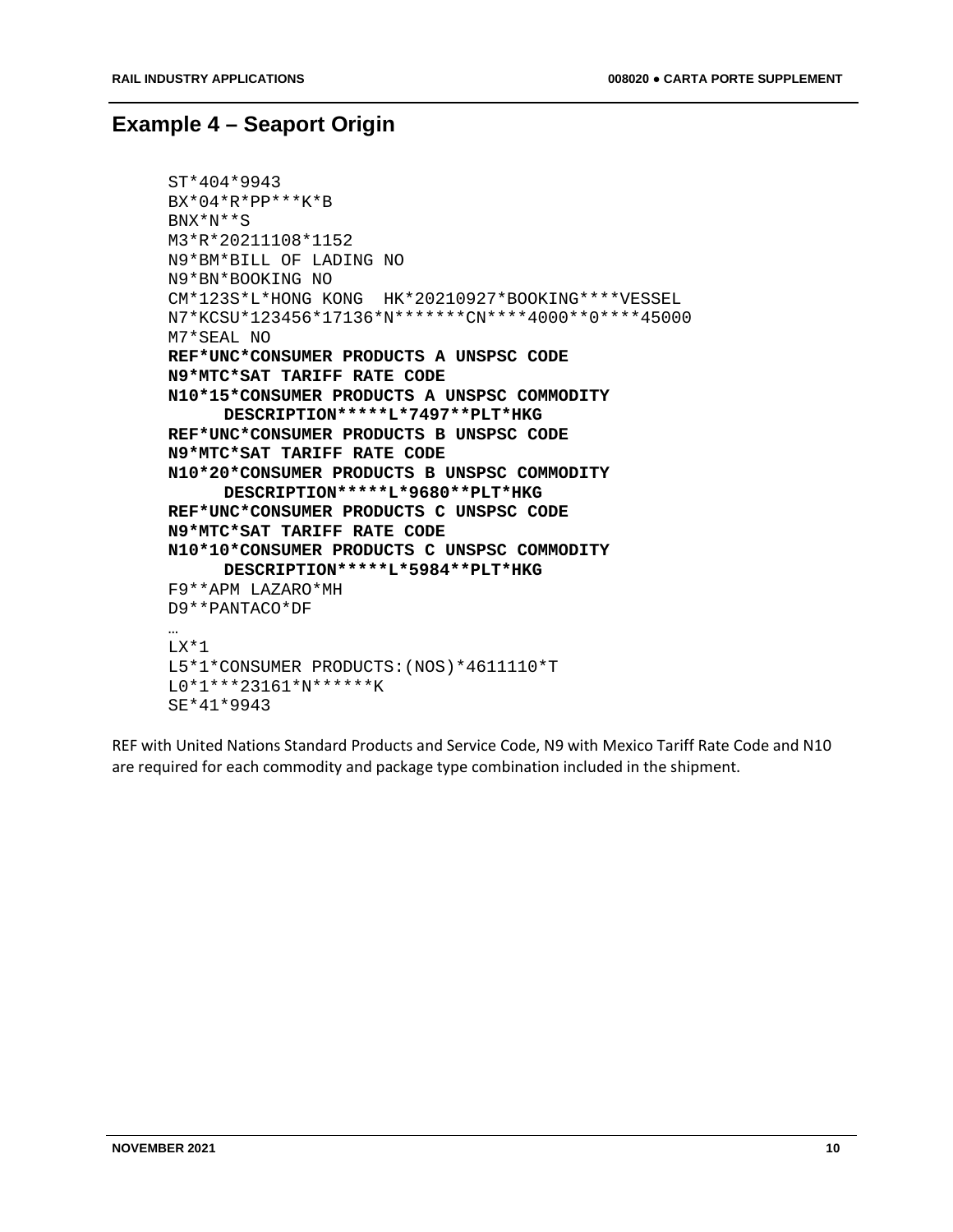### <span id="page-10-0"></span>**Example 5 – Seaport Destination**

```
ST*404*9943
BX*04*R*PP***K*B
BNX*N**S
M3*R*20211108*1152
N9*BM*BILL OF LADING NO
N9*BN*BOOKING NO
N9*UUI*INTERNATIONAL TRADE CFDI UUID
CM*123S*1*KOREA KR**BOOKING****VESSEL
N7*KCSU*123456*17136*N*******CN****4000**0****45000
M7*SEAL NO
REF*UNC*CONSUMER PRODUCTS A UNSPSC CODE 
N9*MTC*SAT TARIFF RATE CODE
N10*15*CONSUMER PRODUCTS A COMMODITY 
     DESCRIPTION*****L*7497**PLT**KOR
REF*UNC*CONSUMER PRODUCTS B UNSPSC CODE 
N9*MTC*SAT TARIFF RATE CODE
N10*20*CONSUMER PRODUCTS B COMMODITY 
     DESCRIPTION*****L*9680**PLT**KOR
REF*UNC*CONSUMER PRODUCTS C UNSPSC CODE 
N9*MTC*SAT TARIFF RATE CODE
N10*10*CONSUMER PRODUCTS C COMMODITY 
     DESCRIPTION*****L*5984**PLT**KOR
F9**PANTACO*DF
D9**HPH LAZARO*MH
…
LX*1
L5*1*CONSUMER PRODUCTS:(NOS)*4611110*T
L0*1***23161*N******K
SE*41*9943
```
N9 with Universal Unique Identifier is required for export loads and revenue empties with an 'A1' type pedimento.